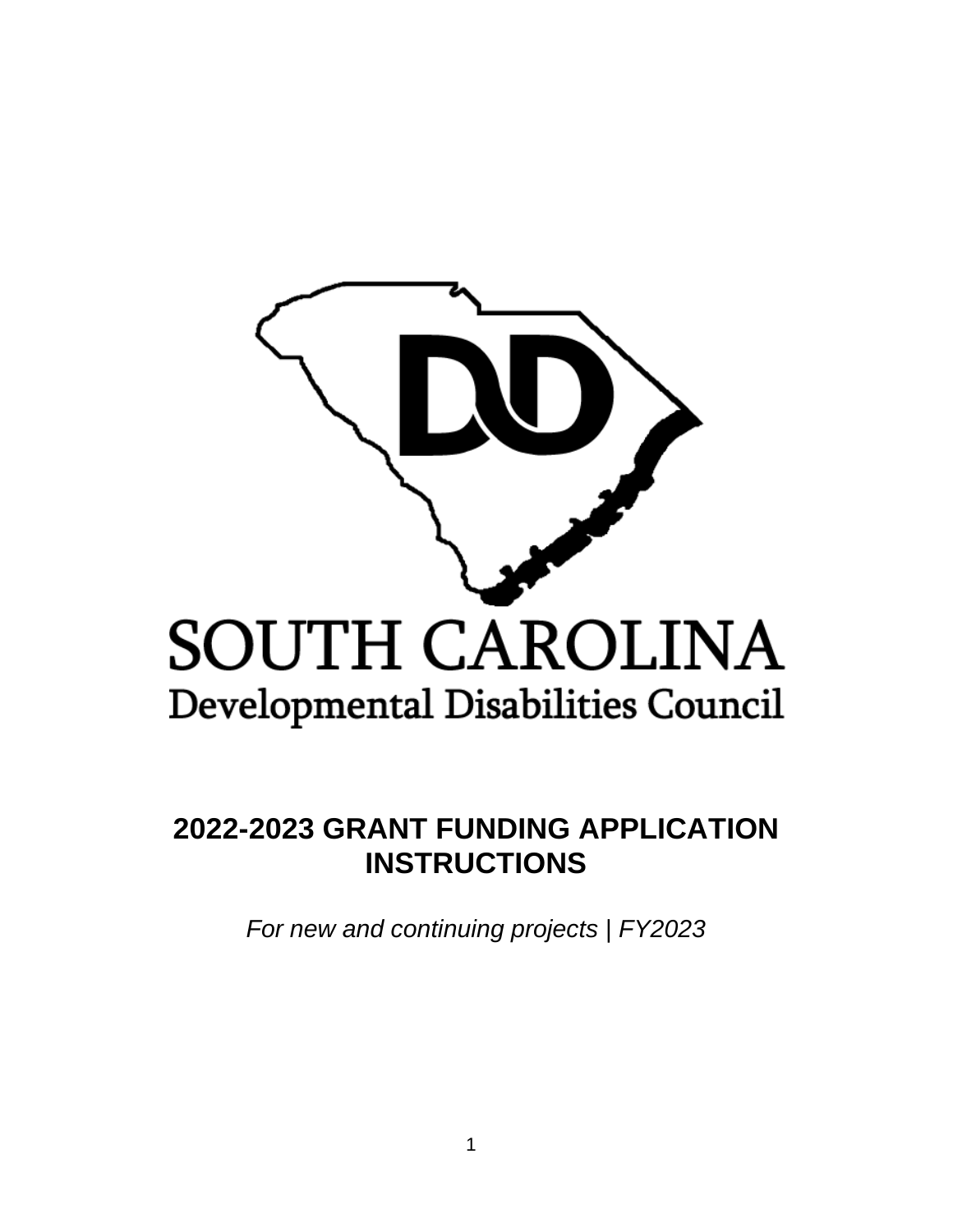# **The South Carolina Developmental Disabilities Council**

The mission of the South Carolina Developmental Disabilities Council is to provide leadership in planning, funding, and implementing initiatives that lead to improved quality of life for people with developmental disabilities and their families through advocacy, capacity building, and systemic change.

The South Carolina Developmental Disabilities Council (DD Council) was established in 1971 by Executive Order (reauthorized in 2010 and 2015) to serve as the State's forum for issues concerning the needs of individuals with intellectual and developmental disabilities and their families. The Council empowers people with disabilities and their family members to achieve their maximum level of independence, productivity, and integration into the community. The Council receives funding under the Developmental Disabilities Assistance and Bill of Rights Act of 2000 (DD Act, P.L. 106-402) to provide assistance in the development and coordination of services and supports for people with intellectual and developmental disabilities and their families. As a result, no less than 70% of federal funding allotted to the DD Council is used to fund grant projects assigned to a Council State Plan objective.

The DD Council supports projects in three priority areas as detailed in the *2022-2026 Five Year State Plan*. The current plan, developed with input across multiple Council stakeholders including individuals with disabilities and their families, details three priority areas: Employment, Community Supports, and Self Advocacy. Each priority area includes objectives, and grants are awarded to projects addressing these objectives as determined by DD Council's standing committees.

# **Developmental Disability Defined**

Developmental disabilities are defined by the DD Act in two parts: A., generally, and B., infants & young children.

- A. In general—The term developmental disability means a severe, chronic disability of an individual that—
	- (i) is attributable to a mental or physical impairment or combination of mental and physical impairments;
	- (ii) is manifested before the individual attains age 22;
	- (iii) is likely to continue indefinitely;
	- (iv) results in substantial functional limitations in 3 or more of the following areas of major life activity;
		- a. Self-care;
		- b. Receptive and expressive language;
		- c. Learning;
		- d. Mobility;
		- e. Self-direction;
		- f. Capacity for independent living;
		- g. Economic self-sufficiency; and
	- (v) reflects the individual's need for a combination and sequence of special, interdisciplinary, or generic services, individualized supports, or other forms of assistance that are of lifelong or extended duration and are individually planned and coordinated.
- B. Infants and Young Children—An individual from birth to age 9, inclusive, who has a substantial developmental delay or specific congenital or acquired condition, may be considered to have a developmental disability without meeting 3 or more of the criteria described in clauses (i) through (v) of subparagraph (A) if the individual, without services and supports, has a high probability of meeting those criteria later in life.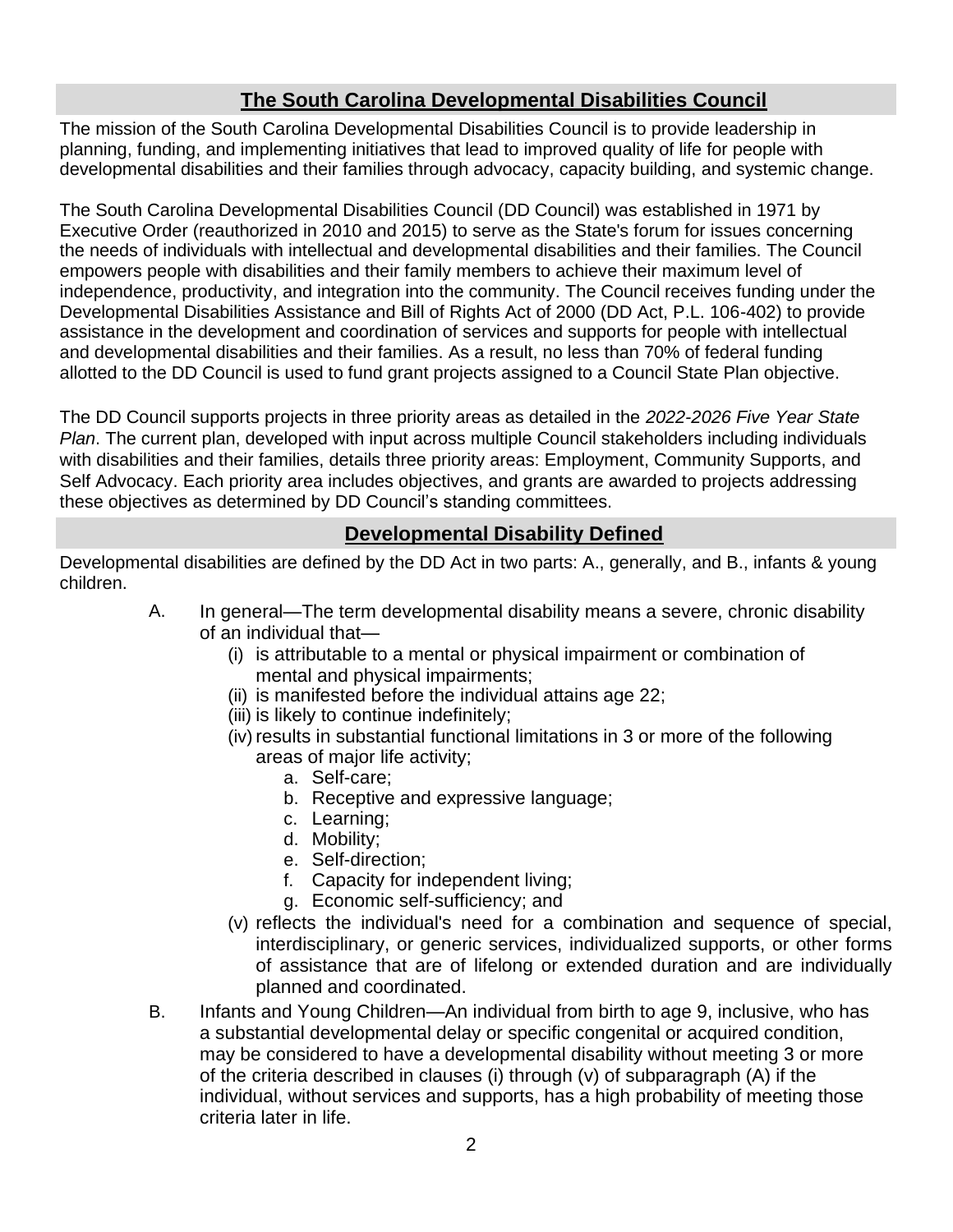# **Important Information for New and Continuing Grant Applicants**

## **Grant Period**

Funds will be available for 12 months beginning July 1, 2022 through June 30, 2023.

## **Funding**

Funding will be provided for a period of no more than 12 months**.** FY2022 projects in their first year may apply for continuation funding for one to two additional years. Renewal for a second or third year is dependent on the performance of the grantee to date, the availability of federal funds, and DD Council's priorities and recommendations.

## **Eligibility**

Governmental, other public agencies, or private nonprofit organizations with 501(c)(3) status may apply for DD Council funding. Applicants must be sufficiently organized to stand for an audit of their financial records and be prepared to show that they will not incur a profit from the receipt of these funds.

#### **Deadline for First-Year Project Applications**

If proposing a new program in response to a Request for Proposals (RFP) released in December 2021, submit the application to the DD Council office by 4:00 PM on Thursday, January 20, 2022, or the application must be postmarked no later than Thursday, January 20, 2022. *This deadline is for firstyear grant applications only.*

## **Deadline for Continuation Applications**

Qualifying projects applying for continuation funding must submit application packets to the Council office by 4:00 PM on Thursday, January 13, 2022, or the application must be postmarked no later than Thursday, January 13, 2022. DD Council will notify qualifying projects by letter no later than December 1, 2021 if the project is eligible for continuation funding and will provide the amount available. *This deadline is for continuation applications only.*

## **Executive Summary**

The applicant must submit an Executive Summary with the application. The summary may not be more than two pages in length, single spaced, 10-point Times New Roman, Arial, or Calibri typeface. The purpose of the Executive Summary is to provide Council members the most pertinent information about the proposal. Use the current version found on the Council's website: <https://scddc.state.sc.us/>

## **Application Form, Collaboration Letters, and Q2 QPR**

The application form can be found on the Council's website. *Do not use previously issued applications.* Applications should be typed, single spaced, 10-point Times New Roman, Arial, or Calibri typeface. Applications should have every section filled out, and there is no page limit. Please be sure the application is formatted properly before submission.

Four to six letters of collaboration must be attached to the back of the application. *Letters of collaboration must include specific activities and/or contributions by the partnering*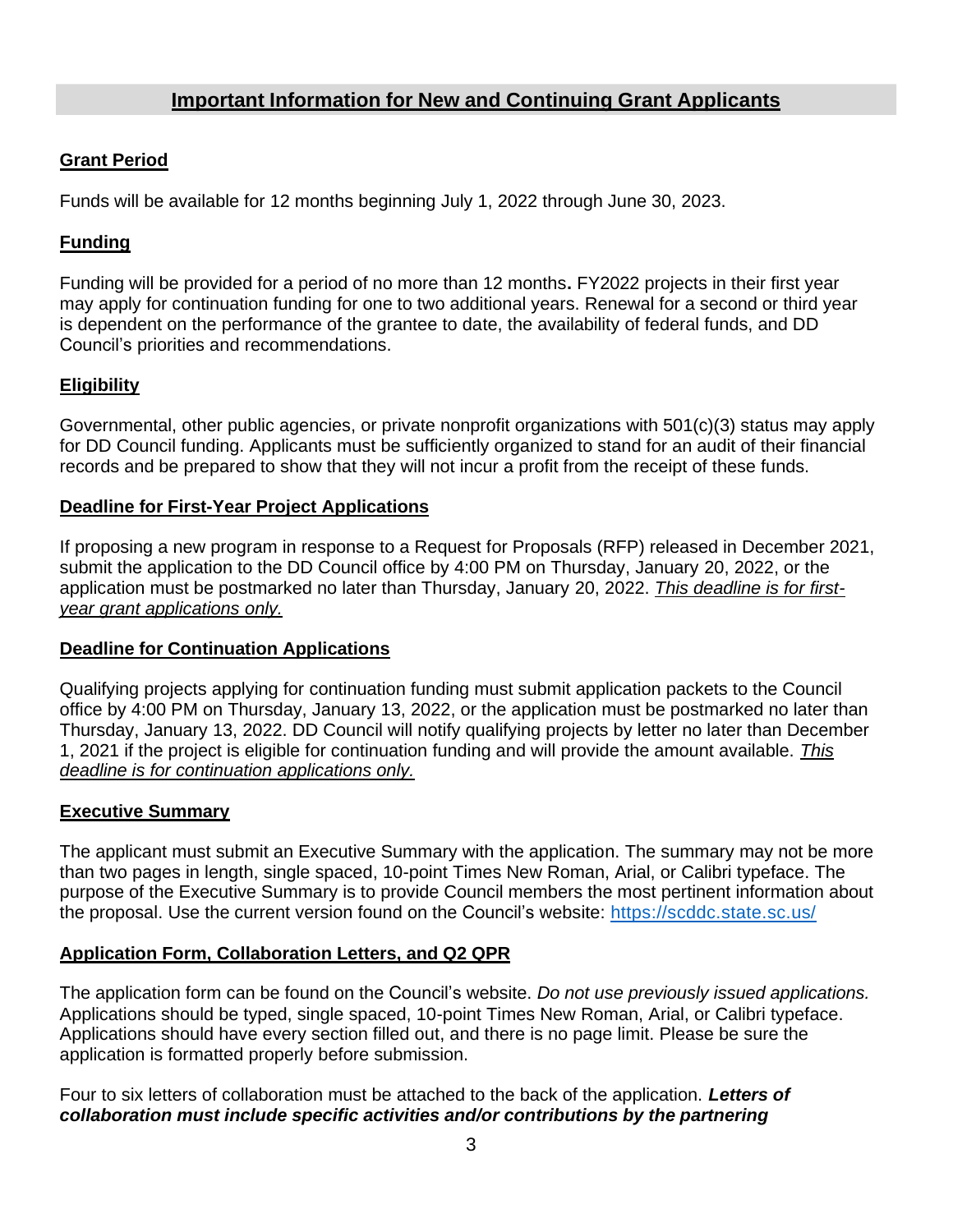#### *organization. Letters supporting or praising proposed activities cannot be used as letters of collaboration.*

Continuing projects must submit the Q2 Quarterly Progress Report (QPR) with the application for continuation funding. Please provide the QPR only. Do not include supporting or supplemental program materials including surveys with the continuation application. Please note the continuing application deadline is earlier than the usual QPR deadline.

## **Summary of Materials to Submit**

The application must be complete to receive consideration. The following originals and copies must be submitted to the Council office before 4:00 PM on the due date:

- Executive Summary
- Completed application form
- Four to six letters of collaboration attached to the back of the application
- Q2 QPR *(Continuing projects only)*
- Provide **1 original and 12 copies** stapled individually in the order listed above

#### *Do not bind applications or put into covers.*

#### **Submit Applications by mail or in person**

Esther Williams SC Developmental Disabilities Council Edgar A. Brown Building 1205 Pendleton Street, Suite 372 Columbia, SC 29201

The DD Council office is located on the third floor of the Edgar A. Brown Building at the corner of Pendleton and Sumter Streets in the Statehouse Complex. The office is open Monday through Friday 8:30 AM-5:00 PM excluding State holidays. Public (metered) parking is available on South Main Street near Pendleton Street across from the Brown Building in addition to public (metered) parking on Sumter and Assembly streets bordering the Statehouse Complex. You will have to go through security before entering the building.

*Applicants are advised to make certain a DD Council staff member receives the application packet. A letter acknowledging receipt will be provided after applications are received in the Council office.*

The application should be post-marked no later than January 13, 2022 (continuations) or January 20, 2022 (new) to be accepted by the DD Council office. *No applications will be accepted in the office after the 4:00 PM deadline.*

#### **Technical Assistance and Questions**

Applicants with questions about completing and submitting the executive summary, application, or letters of collaboration may contact Valarie Bishop by phone, 803-734-0215, or by e-mail, [valarie.bishop@admin.sc.gov](mailto:valarie.bishop@admin.sc.gov) . Organizations that have not received DD Council funding within the last two years are encouraged to contact Council staff prior to completing an application.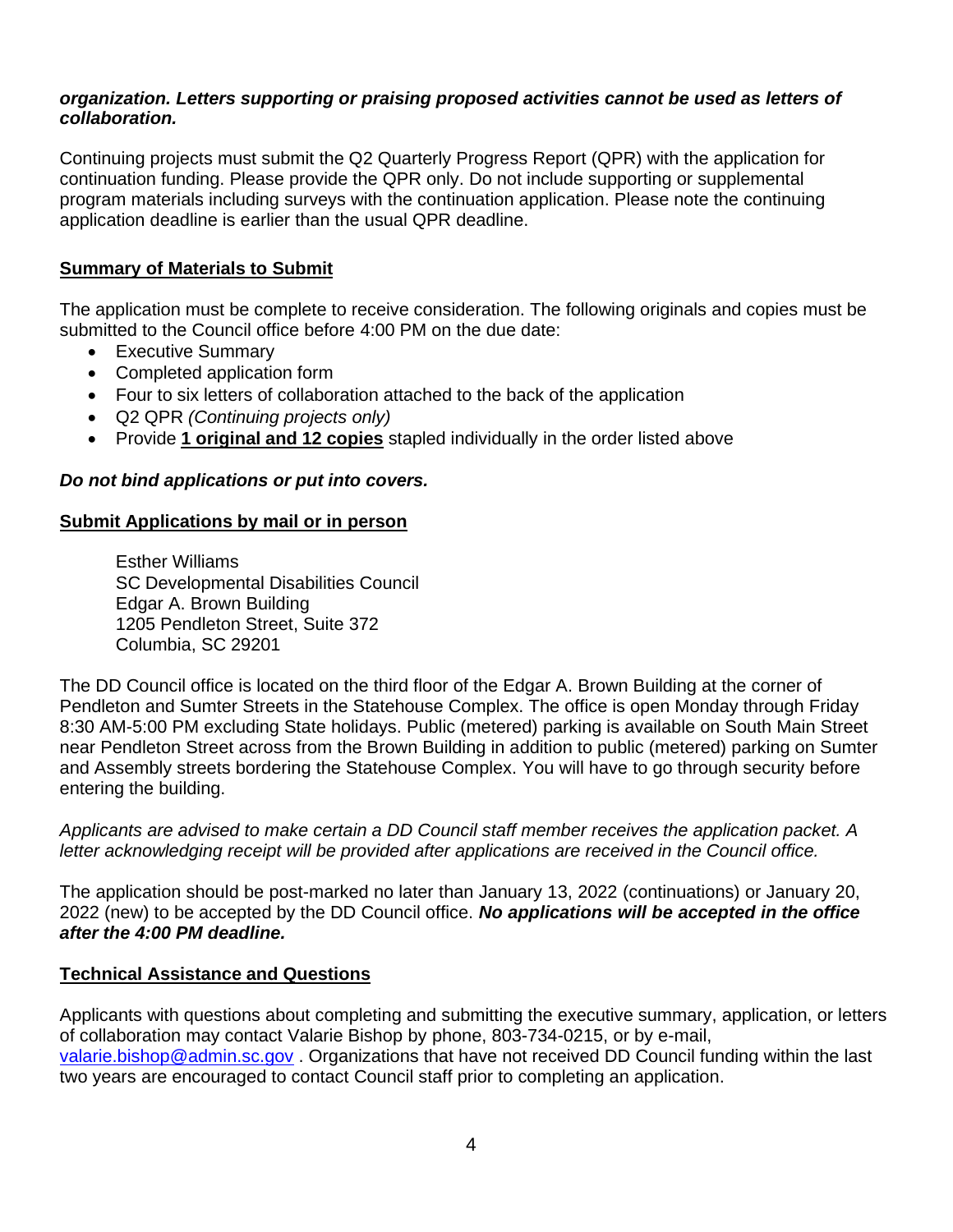| <b>Resources for Applicants</b> |                                   |  |  |
|---------------------------------|-----------------------------------|--|--|
| • SC DD Council Homepage        | • 2022-2026 Five Year State Plan  |  |  |
| $\bullet$ DD Act 2000           | • FY2023 Grant Application Packet |  |  |

# **Funding and Project Requirements**

## **Funding may be subject to change**

Grant funding is subject to change according to the availability of funds, the number of proposals submitted, and the quality of the proposed projects. *Continuation funding is not guaranteed.*

## **Costs Not Permitted**

A proposal will not be considered if it is an expansion or continuation of an existing project. The following costs will not be reimbursed:

- Purchase or lease of a vehicle
- New construction, renovating, or remodeling;
- Audit fees; and
- Goods and/or services deemed ineligible by state or federal rules

*DD Council will not reimburse costs of items not listed on the grant application budget.* **For** approved projects, reimbursements will be processed for budget items occurring on or after July 1, 2022. Any costs incurred prior to July 1, 2022 will not be reimbursed.

#### **Quarterly Progress Reports, Outcomes Surveys, and Satisfaction Surveys**

Approved projects are required to submit quarterly reports per the dates on the table below. *Late reports might delay reimbursements.* Quarterly Progress Reports and surveys are available on the DD Council's website.

| Quarter        | <b>Months</b>    | <b>QPR Due</b> |
|----------------|------------------|----------------|
| Q1             | July 1- Sept 30  | Oct 31         |
| Q2             | Oct 1-Dec 31     | <b>Jan 31</b>  |
| Q <sub>3</sub> | Jan 1- Mar 31    | April 29       |
| Q4             | April 1- June 30 | July 29        |

#### *Continuing projects must submit Q2 QPR with application.*

Proposals must include an evaluation plan to measure program outcomes and impact. Projects serving individuals with intellectual and developmental disabilities and their families must survey for program outcomes and satisfaction at least once during the program year.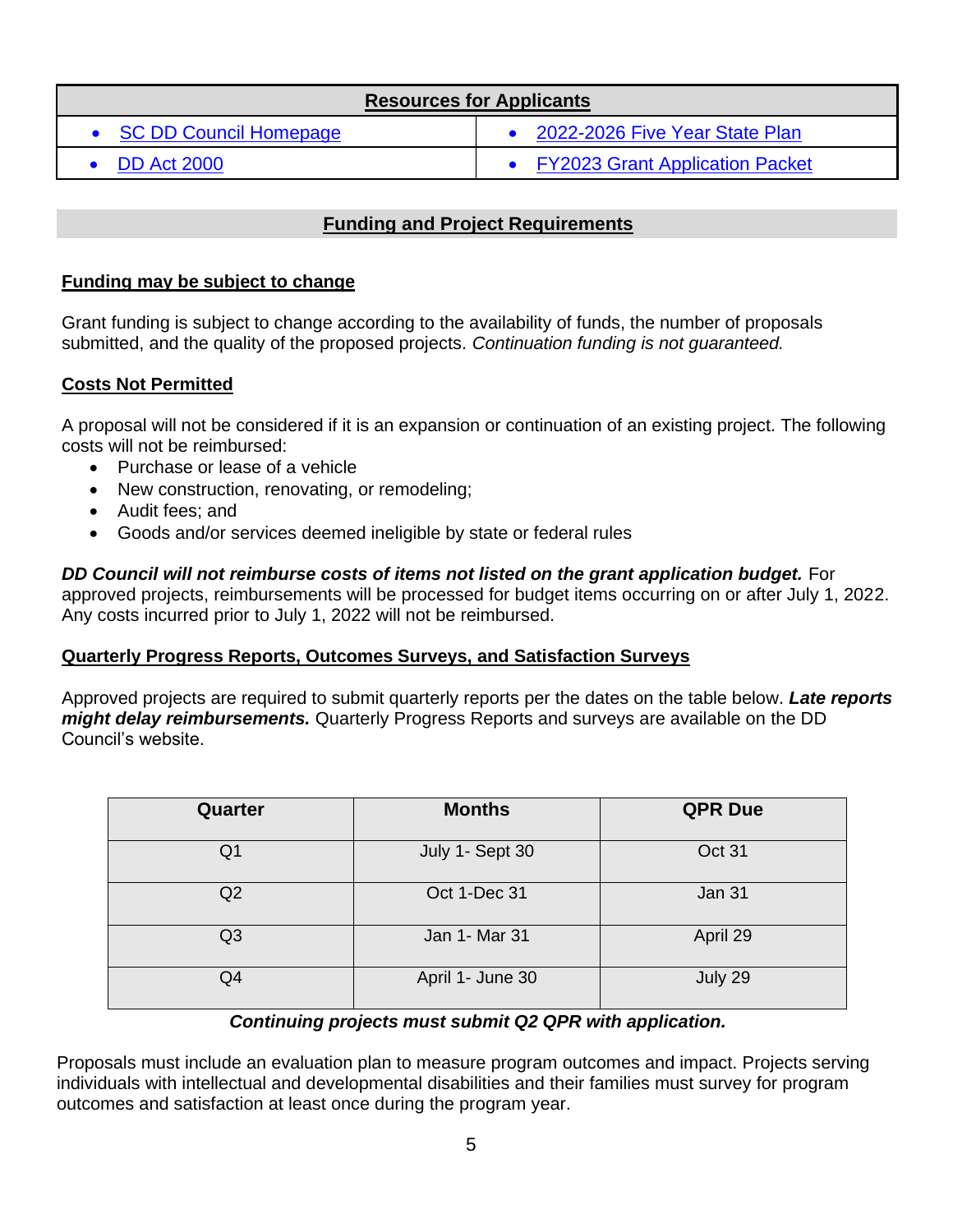## **Replication**

Projects must demonstrate replicability. DD Council will collect and file project materials and deliverables including original curricula, publicity materials, presentations, forms, etc. These materials will become part of DD Council's technical assistance library and may be duplicated and/or made available to additional parties without limitations.

#### **Match Requirements**

First-year projects must provide matching resources equal to at least 25% of the proposed total cost of the project. Match may be provided as cash or in-kind contribution: volunteer time, salaries, use of office space, utilities, supplies, donated equipment, and travel expenses, etc. which are necessary to accomplish the program activities and allowable costs under the Grant Terms and Conditions. All matching resources must be documented in the same manner as reimbursed grant expenses. Cash match may be applied from local, state, public, or private funds which have no binding commitments. *Federal funds may not be used as match.*

If a project is funded for a second year, the match requirement will increase to 35%. Third-year projects will require a 50% match. Example:

|        | Total<br>Project<br><b>Budget</b> | <b>Council Funds</b> | Match       |
|--------|-----------------------------------|----------------------|-------------|
| Year 1 | \$40,000.00                       | \$30,000.00          | \$10,000.00 |
| Year 2 | \$40,000.00                       | \$26,000.00          | \$14,000.00 |
| Year 3 | \$40,000.00                       | \$20,000.00          | \$20,000.00 |

## *Note: Income derived from project operations must be approved by DD Council and used to offset project costs.*

# **Application Composition**

All proposals must be typed in 10-point Times New Roman, Arial, or Calibri typeface.

Major points must be supported by facts and data, and grant activities must be evidence based.

The DD Council is most interested in receiving innovative proposals for well-planned projects. Successful proposals are quickly and easily understood, have direction, have broad support, and demonstrate a need in the community. Proposals must include planned key success measurement to support desired objectives. Measurement of these results will be essential to evaluating the success of the project.

#### **Advocacy, Self-Advocacy, Capacity Building, and Systems Change**

Proposals must demonstrate how they will impact one or more of the following areas: Advocacy, Self-Advocacy, Capacity Building, and Systems Change in relation to the RFP Goal and Objective. Definitions are below:

**Advocacy** is speaking on behalf of or in support of another person and/or actively supporting a cause or proposal.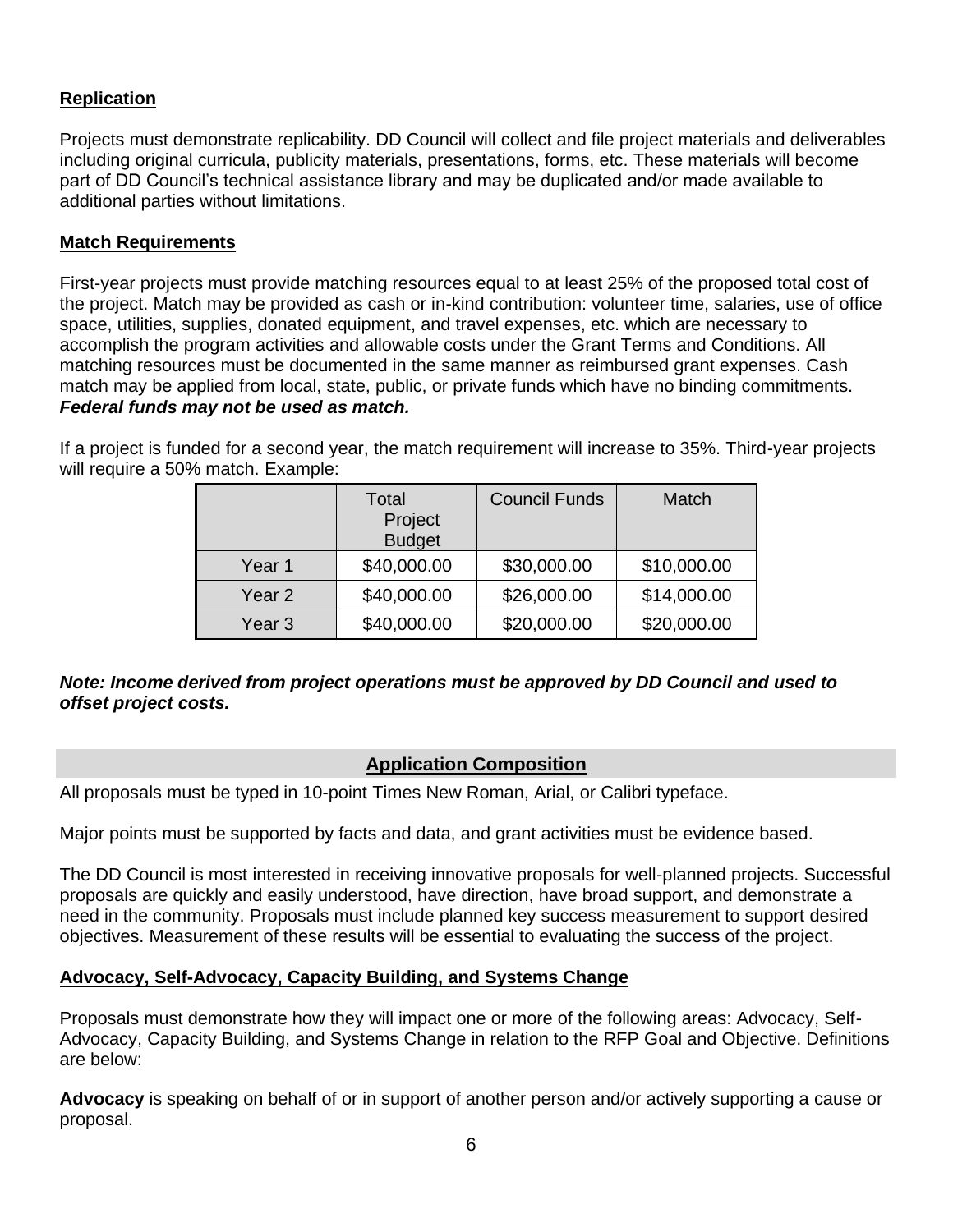**Self-Advocacy** is speaking up for yourself, making your own decisions about your own life, learning how to get information so that you can understand things that interest you, knowing your rights and responsibilities, problem solving, listening and learning, reaching out to others when you need help, and learning about self-determination.

**Capacity Building** is the process of organizational or personal development that focuses on understanding the obstacles that inhibit people, governments, and organizations from realizing their goals while enhancing abilities that will allow them to achieve measurable and sustainable results.

**Systems Change** is collaboratively engaging people and organizations to change the policies of government, agencies, and organizations to improve service delivery for people with disabilities and their families.

# **Review and Evaluation of Applications**

Members of the DD Council and the Council staff will review the application. Factors considered include:

- Applicant effectively addresses the requirements in the RFP.
- Proposal meets the appropriate goal and objective in the DD Council State Plan.
- Proposed expenditures are reasonable and necessary to meet the stated objectives.
- Amount and source of matching indicates strong commitment to the proposed project.
- Proposal demonstrates a need for the project.
- Applicant demonstrates the proposed service area has limited resources.
- The number of individuals with disabilities to be served or impacted is reasonable for the funds being requested.
- Project would take an innovative approach to solving common problems and overcoming barriers to independence, productivity, self-determination, inclusion, and integration.
- Proposal is clearly written, supported by facts, and includes a 12-month work plan with S.M.A.R.T objectives: specific, measurable, achievable, realistic, and timed.
- Project includes interagency collaboration and community-based programming that avoids duplication of services.
- Applicant has a plan for sustaining the project beyond maximum funding period of three years.

## **Application Instructions**

#### *Page 1* **Application Type, RFP, Project Title and Applicant information**

Complete application type, and if this is a continuation application, you must select from the drop-down the correct item detail. Select the RFP the project addresses. All programming must refer to the RFP's corresponding State PlanGoal and Objective. Project titles should be limited in length and fit onto one line. Please do not include years in the title, e.g., 2021, 2022, etc. Proposals will not be accepted if any information is omitted from this section. Please complete the organization information section in full and include the amount requested and total budget. This must match other budget sections.

#### *Pages 1-3* **Project Budget**

Itemize anticipated expenses for the program under each budget category. Include portion of expenses requested from DD Council and the portion of expenses used as match. The totals for each category must match the totals on Page 1, only whole dollars should be used. Items, travel, etc. not included in the budget will not be reimbursed. Pages 2-3 include detailed budget by category.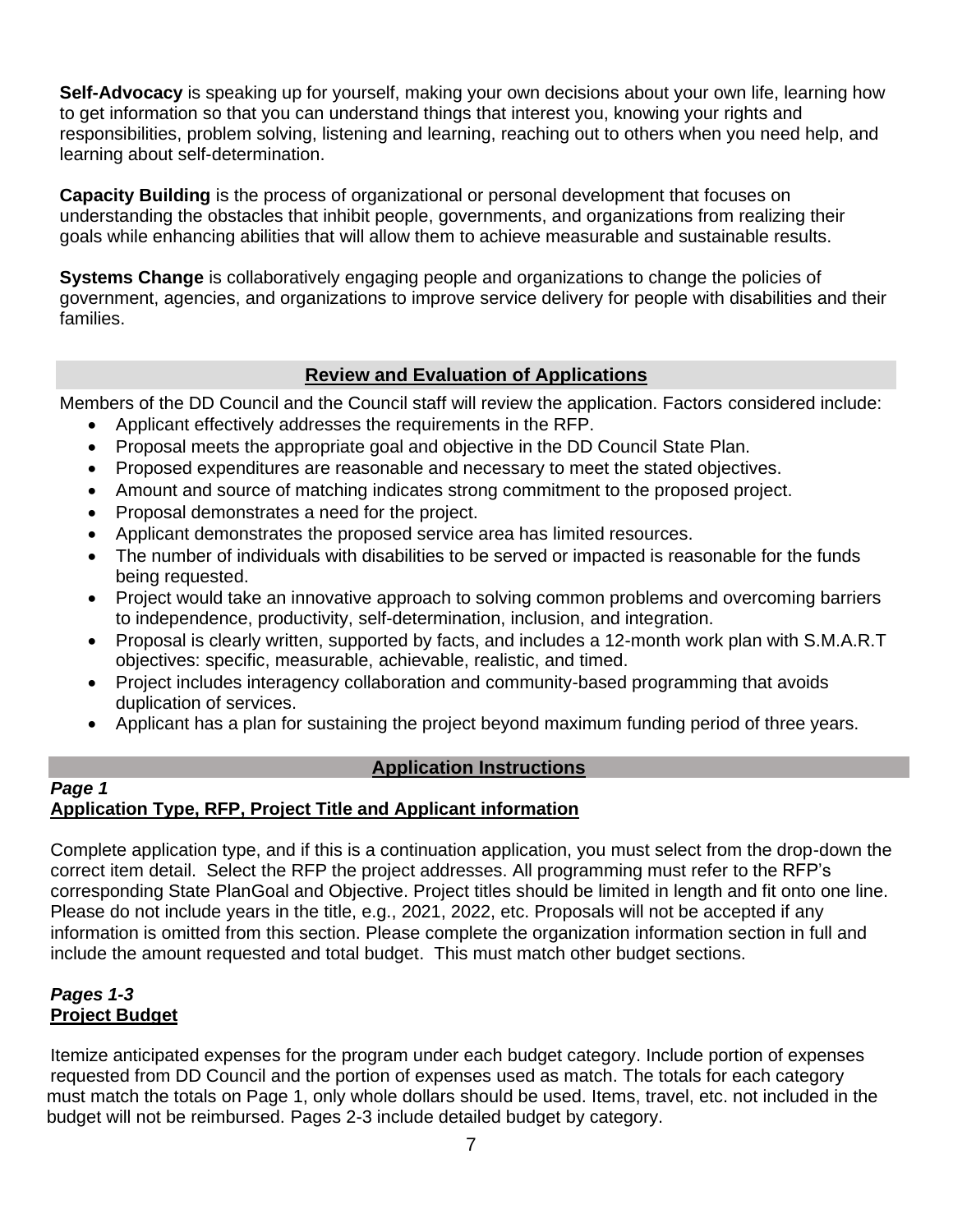#### **Personnel**

List each position with the salary rate and the percentage of time allocated to the project. Include only persons who will be employees of the applicant organization. *Donot include consultants or contractual employees under the category.* List fringe benefits separately.

#### **Consultants and Other Contractors**

Persons listed under the category should not be employees of the applicant organization. Include the fee rate and indicate if the rate is by hour, week, year, etc. Include the amount of time (number of hours, weeks, etc.) expected for each contractor. A contract must be onfile with the applicant organization and a copy must be furnished to the DD Council upon request.

#### **Travel**

Travel budget must be limited to project personnel. Show how costs are computed including which conferences will be attended and where. *Conferences and other travelexpenses not written into the budget will not be reimbursed.*

#### **Equipment**

Any item over \$2,500.00 which has a useful life of more than one year should be listed as equipment. Itemize by description, quantity, and unit price. The purchase of vehiclesis not permitted. Equipment listed should be directly related to the project, and each item must be described in the budget narrative.

#### **Other**

All allowable costs not listed in the above categories should be itemized in the section, including office supplies, office rent, utilities, postage, indirect cost (if eligible), etc. No items described as "miscellaneous" or "other" will be funded. No extravagant items or gift cards may be purchased with DD Council funds. The costs allocated to office spacemust be at prevailing rates for the local area.

*An organization (hospital, post-secondary education institution, etc.) may charge indirect costs if it has a federally negotiated indirect cost rate. Documentation of the federally negotiated indirect cost rate must be submitted with the application. All state agencies must apply their indirect cost rate and have an approved indirect cost rate onfile with the South Carolina Department of Administration. The indirect cost rate may only be applied to the portion of the grantor budget which is eligible for indirect cost.*

For assistance completing the Project Budget, please contact Valarie Bishop by phone, 803-734-0215 or by email, Valarie.bishop@admin.sc.gov

#### *Page 4* **Budget Narrative**

Describe how each budget item will contribute to the project.